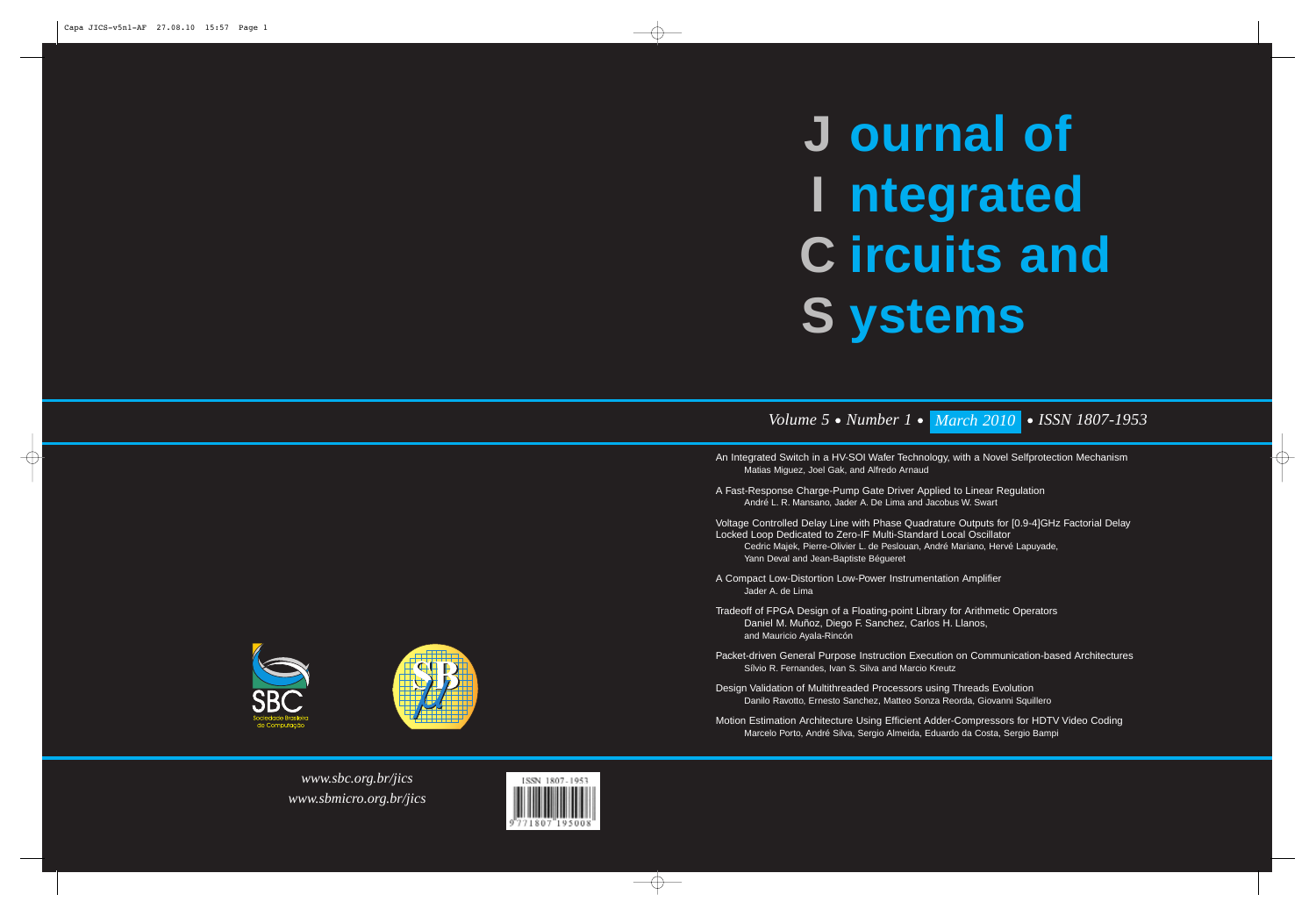The **Journal of Integrated Circuits and Systems** (**JICS**) is a publication from SBMicro – Brazilian Microelectronics Society and SBC – Brazilian Computer Society whose are non-profit scientific societies aiming to foster the microelectronics and computer science teaching, research and development.

*Editor-in-chief***:**

*João Antonio Martino*, University of Sao Paulo, Brazil

*Co-Editor***:**

*Marcelo Lubaszewski, Federal University of Rio Grande do Sul, Brazil*

*Associate Editors***:**

**Process and Materials**

*Jacobus Swart, State University of Campinas, Brazil Magali Estrada, CINVESTAV, Mexico Olivier Bonnaud, University of Rennes, France*

**Devices and Characterization**

*Marcelo Antonio Pavanello*, FEI University, Brazil *Cor Claeys*, IMEC, Belgium

**Design**

*Renato Ribas, UFRGS, Brazil Calvin Plett, Carleton University, Canada Rajesh Gupta, UCSD, USA*

**Test**

*Michel Renovell, LIRMM, France*

### **Sponsored by:**

*Brazilian Computer Society* Av. Bento Gonçalves, 9500 Porto Alegre, Brazil Caixa Postal 15012 – CEP 91501-970 *Brazilian Microelectronics Society* Av. Prof. Luciano Gualberto, trav. 3 n. 158 CEP 05508-900, Sao Paulo, Brazil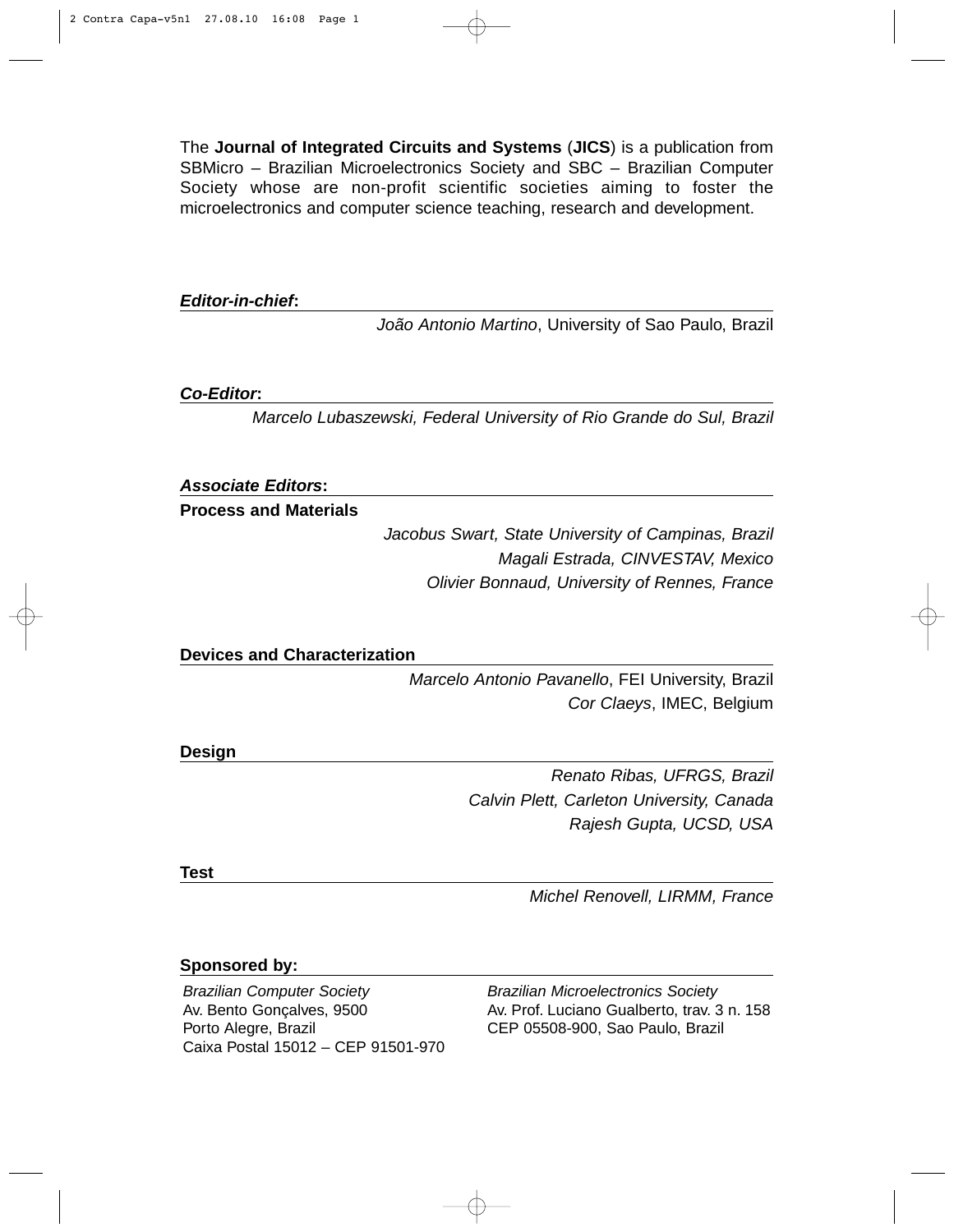## **ournal of J ntegrated I ircuits and C ystems S**

*Volume 5 • Number 1 • March 2010 • ISSN 1807-1953*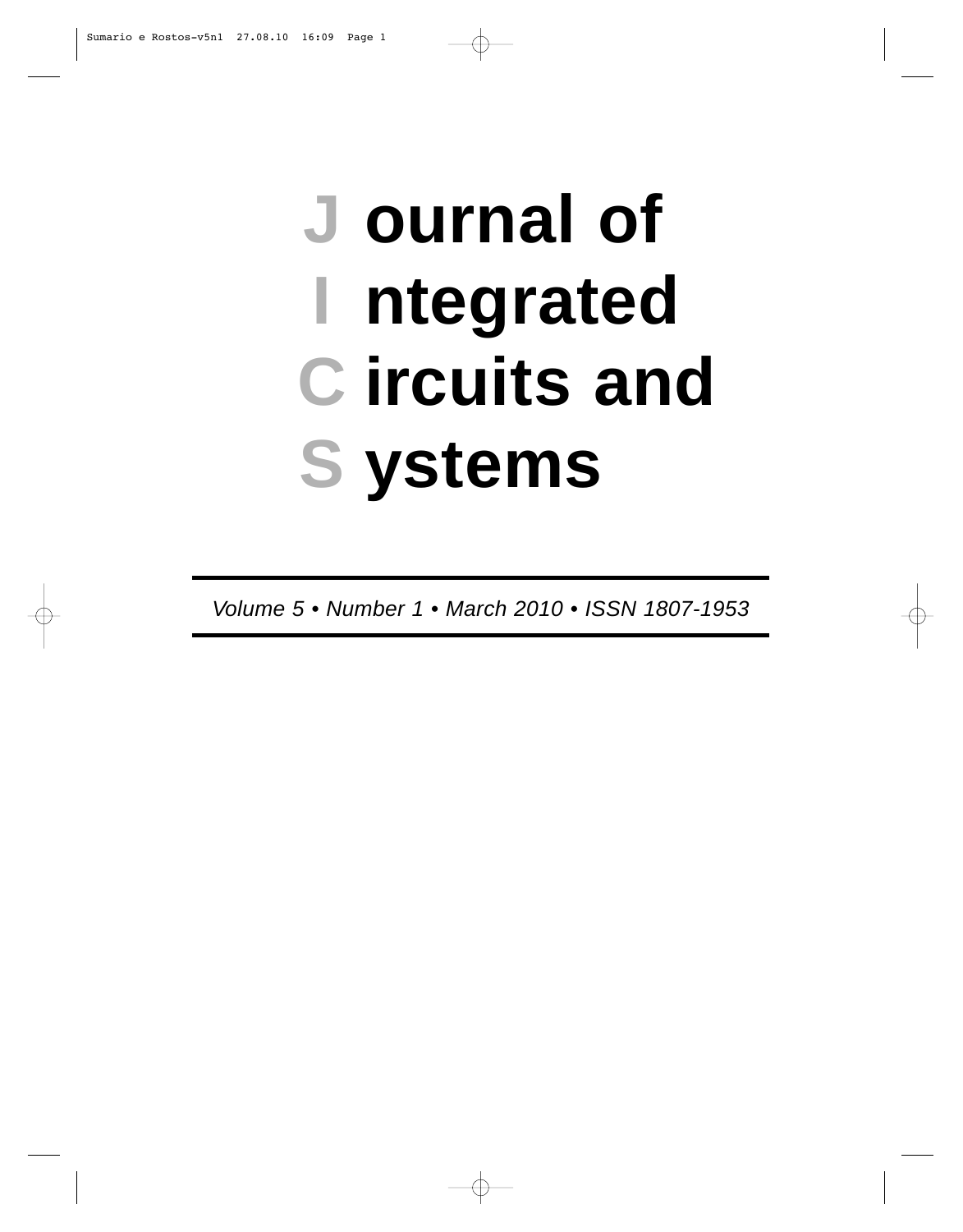### **REVIEWERS**

Antonio Ferrari Antonio Lopez-Martin Antonio Petraglia Cesar Zeferino Conrado Rossi Costas Psychalinos Eduardo Costa Fernando Moraes Gilson Wirth Hamilton Klimach Janaína Guimarães Luciano Agostini Luis Toledo Marcelo Lubaszewski Marcelo Pavanello Mauricio Ayala-Rincón Michel Renovell Milutin Stanacevic Norian Maranghello Paul Sotiriadis Raimundo Freire Ricardo Jasinski Tales Pimenta Wilhelmus Van Noije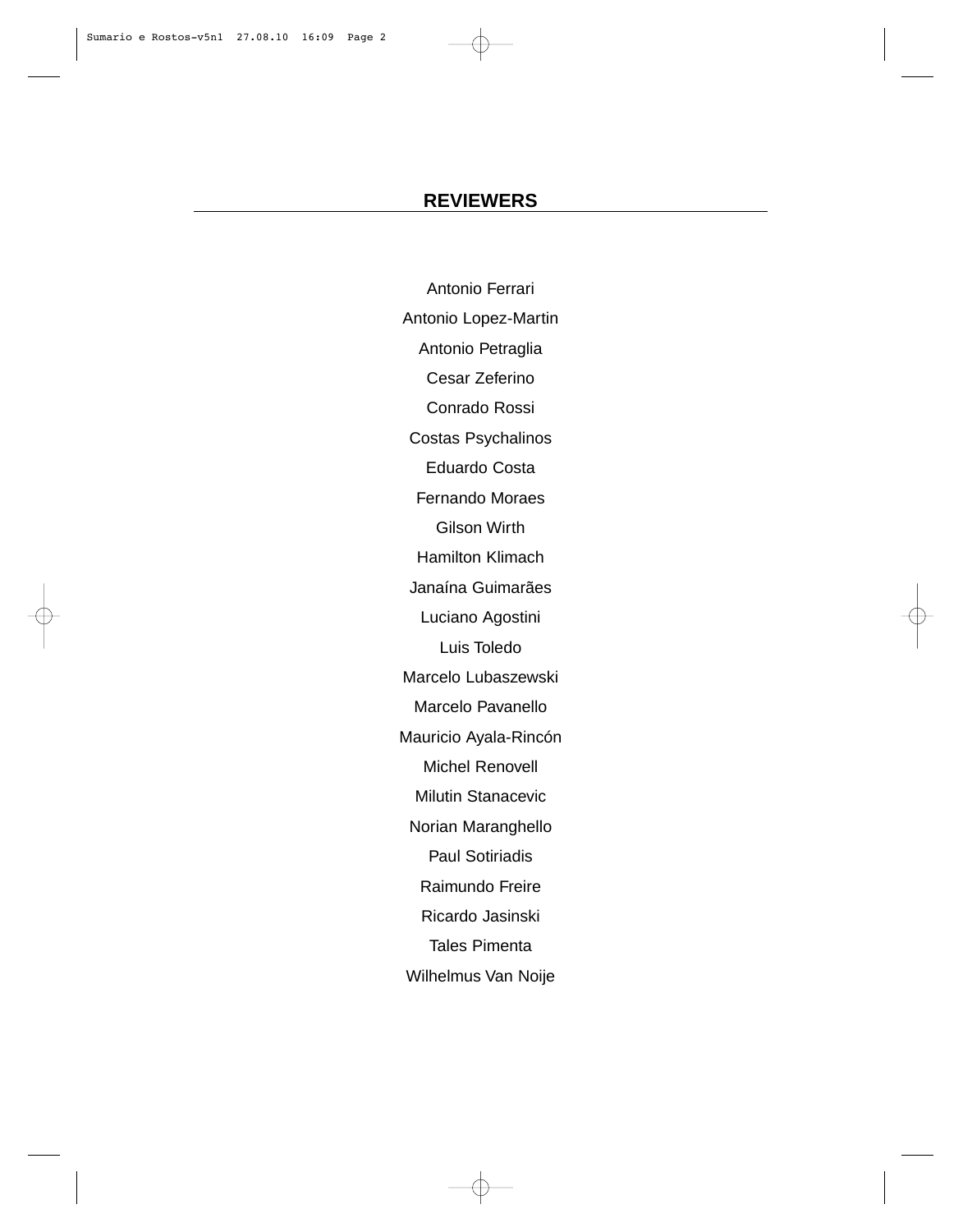## **CONTENTS**

| An Integrated Switch in a HV-SOI Wafer Technology, with a Novel<br>Selfprotection Mechanism                                                                               |
|---------------------------------------------------------------------------------------------------------------------------------------------------------------------------|
| A Fast-Response Charge-Pump Gate Driver Applied to Linear Regulation                                                                                                      |
| Voltage Controlled Delay Line with Phase Quadrature Outputs for [0.9-4]GHz<br>Factorial Delay Locked Loop Dedicated to Zero-IF Multi-Standard Local<br>Oscillator         |
| Cedric Majek, Pierre-Olivier L. de Peslouan, André Mariano, Hervé Lapuyade,                                                                                               |
| A Compact Low-Distortion Low-Power Instrumentation Amplifier                                                                                                              |
| Tradeoff of FPGA Design of a Floating-point Library for Arithmetic Operators<br>Daniel M. Muñoz, Diego F. Sanchez, Carlos H. Llanos,                                      |
| Packet-driven General Purpose Instruction Execution on<br><b>Communication-based Architectures</b>                                                                        |
| Design Validation of Multithreaded Processors using Threads Evolution<br>Danilo Ravotto, Ernesto Sanchez, Matteo Sonza Reorda, Giovanni Squillero67                       |
| Motion Estimation Architecture Using Efficient Adder-Compressors for HDTV<br>Video Coding<br>Marcelo Porto, André Silva, Sergio Almeida, Eduardo da Costa, Sergio Bampi78 |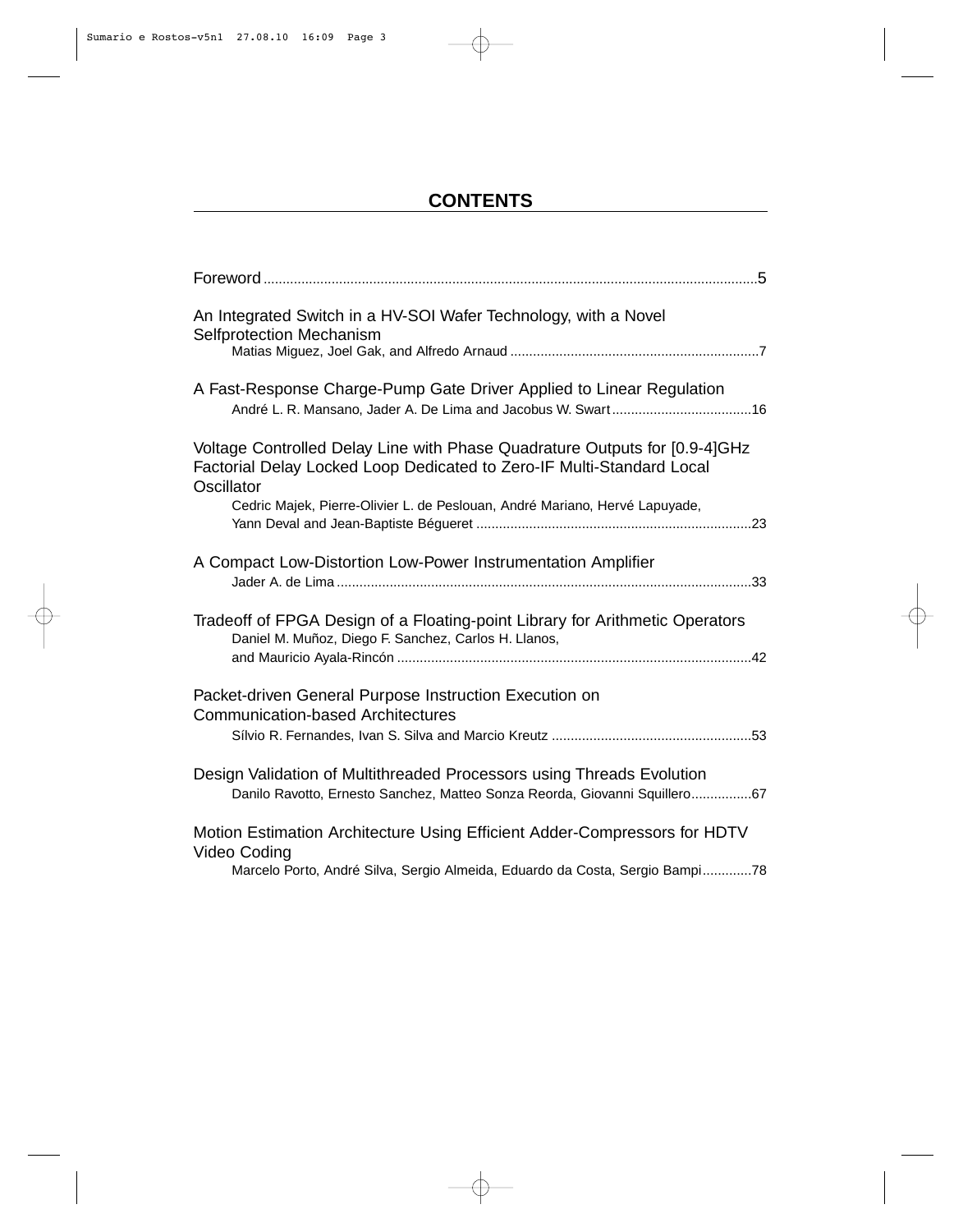This issue of the Journal of Integrated Circuits and Systems (JICS) includes papers on analog design, design for yield, design for security and dynamically reconfigurable architectures.These papers have been selected from the presentations given at SBCCI2009 (22nd Symposium on Integrated Circuits and Systems Design), which has been held in Natal, Brazil in 2009. Among the contributions presented at SBCCI2009, only a few best rated by the reviewers were selected by the JICS Editorial Board and have been invited to submit an extended version.These papers have been submitted to usual reviewing process with the help of external experts. In this issue also spontaneous submissions have been considered.

We would like to thank the authors for their effort in preparing these high quality papers, as well as the reviewers for their help on paper selection, which guarantees the scientific level of this issue. We sincerely hope that JICS readers will enjoy these contributions.

João Antonio Martino Marcelo Lubaszewski *JICS Editor-in-chief JICS Co-Editor*